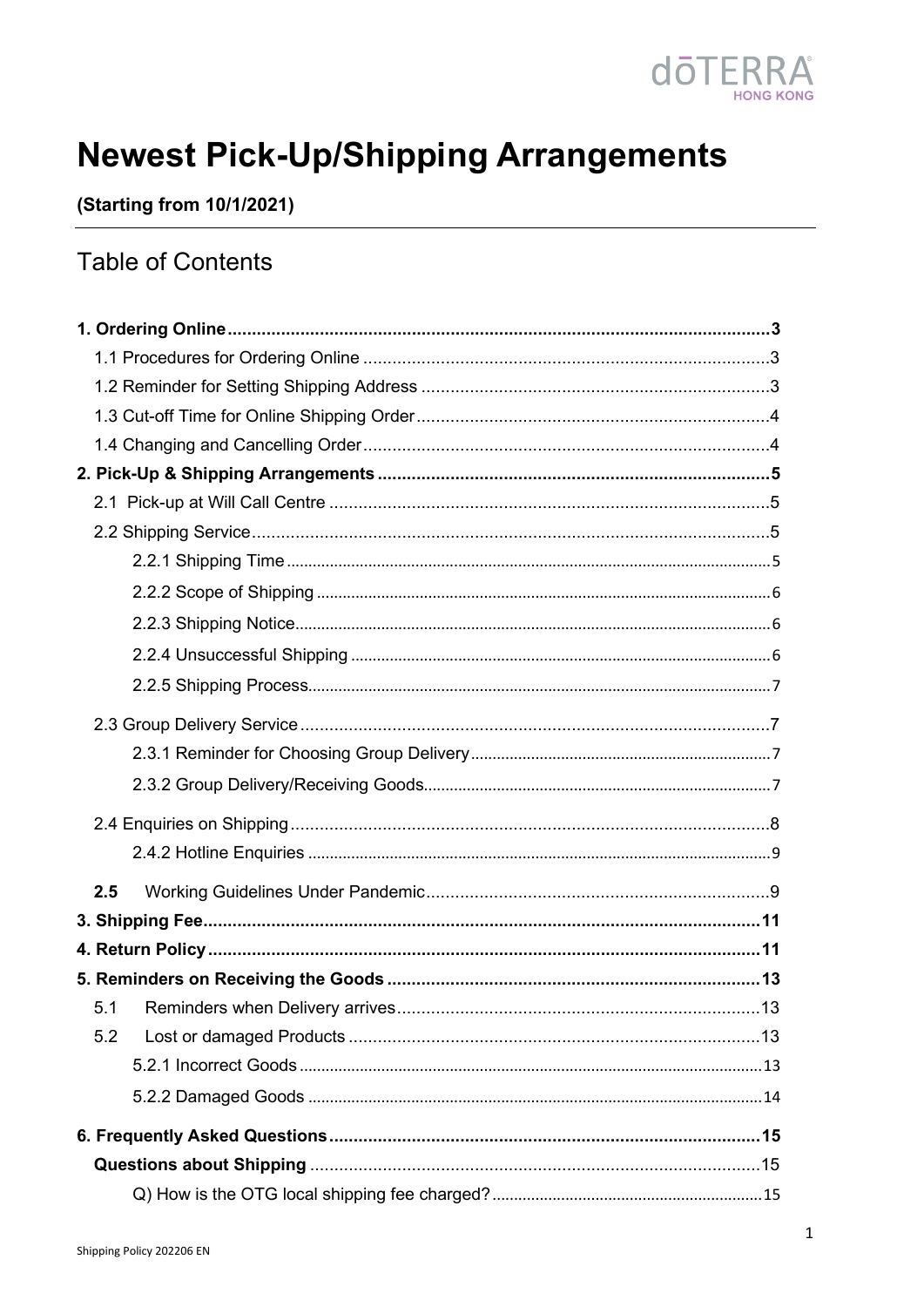| <b>HONG K</b><br>Q) Is there a free shipping arrangement for points redemption products?15 |
|--------------------------------------------------------------------------------------------|
| Q) Do I have to provide a Hong Kong/Macau shipping address when placing an                 |
|                                                                                            |
| Q) The order is completed, but I forgot to choose to combine order, can I change           |
|                                                                                            |
| Q) Can I combine multiple orders and send them to the same address for collection?         |
|                                                                                            |
|                                                                                            |
|                                                                                            |
| Q) If I choose to pick up my order, what is the latest time that I should pick it up?16    |
| Q) Can I authorize someone to pick up the goods on my behalf? 16                           |
| Q) Can I authorize the logistics company to pick up the goods on my behalf?17              |
| Q) I have several orders that need to be picked up together. Can I make an                 |
| appointment for pickup? How to make an appointment for pickup? 17                          |
|                                                                                            |
|                                                                                            |
|                                                                                            |
|                                                                                            |
|                                                                                            |
|                                                                                            |
| Q) How do I know that the email order has been completed and receive the order             |
|                                                                                            |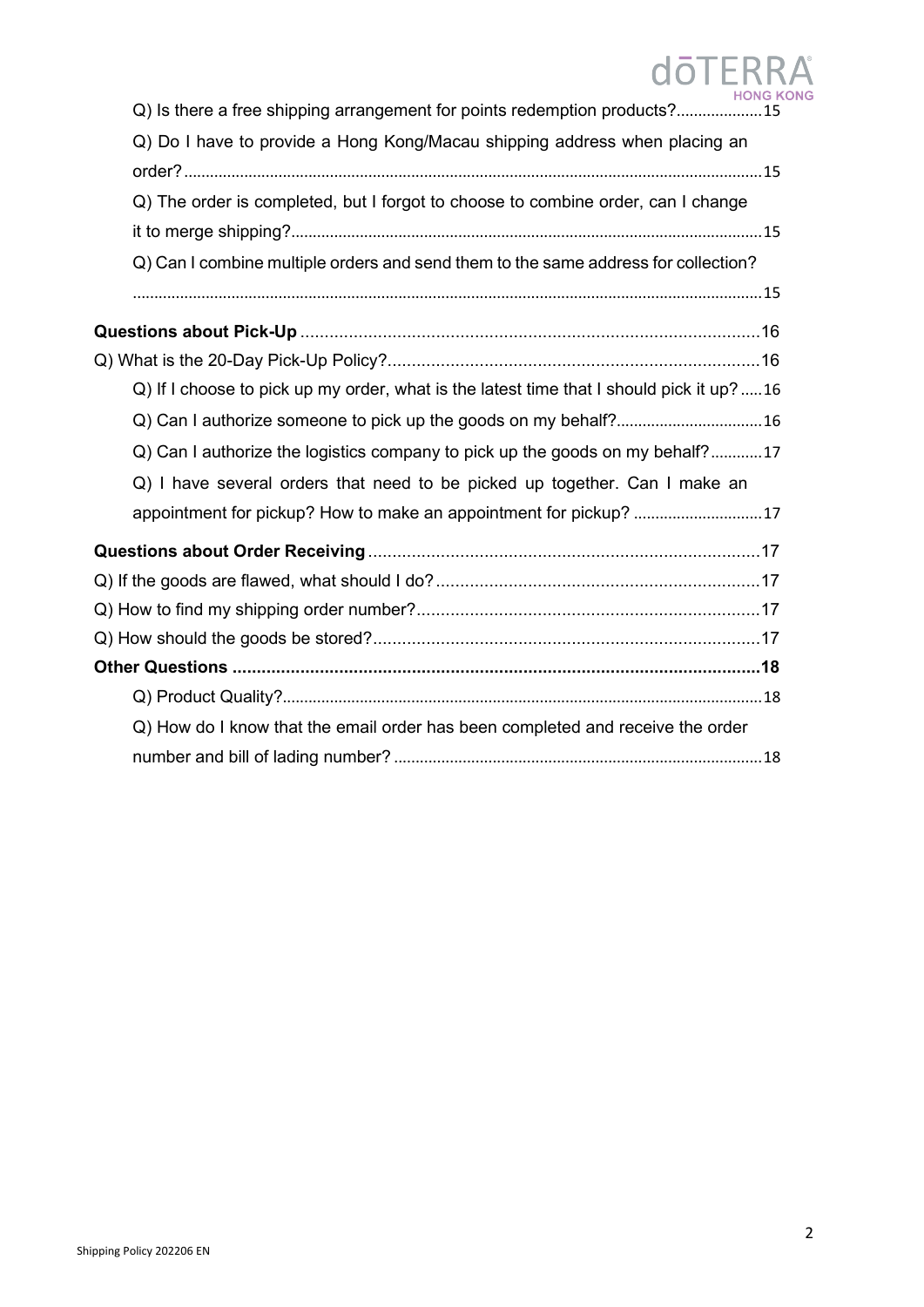

## <span id="page-2-0"></span>**1. Ordering Online**

<span id="page-2-1"></span>1.1 Procedures for Ordering Online

Members can log in to their [Virtual Office \(EVO\)](https://login.doterra.com/hk/zh-hk/sign-in) and make an order online. Click "Edit Order" and enter the correct phone number and shipping address. Before checking out, please review the items and the shipping address at "View Your Order".

<span id="page-2-2"></span>1.2 Reminder for Setting Shipping Address

To ensure that your favorite products can be delivered to your home, we would like to remind you: When placing an online order, please provide a complete\* "shipping address". If the member fails to provide a complete and correct shipping address, the order will be canceled. This may affect the member's bonus, LRP points calculation, and eligibility.

\*The complete shipping address must include the following information: Floor, unit number, residential building name and number, street name, housing estate or town name, area, and territory (Hong Kong, Kowloon, or New Territories).

### **PROCEDURES**

1. Add a standard order/LRP order on the Virtual Office (EVO).

| <b>Order Details</b><br>Ship to: edit <sup>®</sup><br>Hong Kong Test<br>3/F Ocean Bldg<br>80 Shanghai Street<br>Jordan KOWLOON<br>Hong Kong 31976699<br>Shipping from: Hong Kong | Payment: edit @<br>Credit Card on File<br>9/2025<br>Visa<br>Billing ZIP: 87876<br>Send confirmation to: eclit (b)<br>bradyrjones@gmail.com |       |                |                        | Your next process date is<br><b>Select a Different Date</b> |                           | <b>Now Editing</b><br><b>Order Processing Date:</b><br>10/20/2021<br>Want to ship it now?<br><b>Cart Summary</b><br><b>Item(s)</b> Subtotal | OTG LRP Order #6486332<br>Edit Date<br>Ship Now<br>Total Items (4)<br><b>HK\$660.00</b>                            |
|----------------------------------------------------------------------------------------------------------------------------------------------------------------------------------|--------------------------------------------------------------------------------------------------------------------------------------------|-------|----------------|------------------------|-------------------------------------------------------------|---------------------------|---------------------------------------------------------------------------------------------------------------------------------------------|--------------------------------------------------------------------------------------------------------------------|
| LRP ID #6486332<br>View your order details below. If you wish to add more items, enter the items number or name and press 'add'.<br>Oulck Add to Cart                            | $\mathbb{Q}$                                                                                                                               |       |                |                        |                                                             |                           | Shipping<br>Total Amount Due:                                                                                                               | HKS-<br><b>View Totals</b><br>HKS-<br>TOTAL PV 84.00                                                               |
| Product                                                                                                                                                                          | Quantity                                                                                                                                   | PV    | Frequency      | Clear Changes<br>Price | <b>Save Changes</b><br>Use Points?                          |                           | <b>Shipping Options</b><br><b>Hong Kong - Shipping</b><br>placed)                                                                           | Hong Kong - Group Delivery ('Please email to our customer<br>service to arrange group delivery details after order |
| Eucalyptus Radiata - Essential Oil 15ml HK<br>#30060306<br>Delang displayed as VAT leafurters.                                                                                   | $\Delta$<br>$\check{}$                                                                                                                     | 84.00 | <b>MONTHLY</b> | <b>HK\$660.00</b>      | Select<br>$\check{ }$                                       | $\boldsymbol{\mathsf{x}}$ | Hong Kong - SF Courier (e.g.: EF Locker)<br>Hong Kong - Will Call                                                                           |                                                                                                                    |

2. Click "Edit order" and choose/edit/add a new options and shipping address.

| <b>My Cart</b>                                                                                                                                                           | <b>B</b> Select Your Shipping Address<br>Add a new address $\odot$                                             | ☺                             |                                                                                                                  |
|--------------------------------------------------------------------------------------------------------------------------------------------------------------------------|----------------------------------------------------------------------------------------------------------------|-------------------------------|------------------------------------------------------------------------------------------------------------------|
| <b>Order Details</b><br>Ship to: edit<br>Pick up items at Will Call<br>3/F Ocean Bldg<br>80 Shanghai Street<br>Kowloon<br>Hong Kong 31976699<br>Shipping from: Hong Kong | Christy<br>Christy Lai<br>香港新界沙田區大圍美田路1號名城一期C層中轉大堂順便智能櫃<br>(문?<br>H852FG61P<br>Taiwai<br>Hong Kong<br>99999999 | Ê<br>Edit<br>Use this address | <b>OTG LRP Order</b><br>ng<br>#6651809<br>Edit Date<br>late:<br>Ship Now<br>Total Items (1)<br><b>HK\$830.00</b> |
| LRP ID #6651809                                                                                                                                                          | Work                                                                                                           | Ê                             | <b>HK\$0.00</b>                                                                                                  |
| View your order details below. If you                                                                                                                                    | Mary Chan<br>1001 XX Tower                                                                                     | Edit                          | <b>HK\$830.00</b>                                                                                                |
| Quick Add to Cart                                                                                                                                                        | 1 XX Road<br>Central<br>Hong Kong                                                                              | Use this address              | <b>TOTAL PV 100.00</b>                                                                                           |
|                                                                                                                                                                          | 98765432                                                                                                       |                               | hs                                                                                                               |
| Product<br>Quar                                                                                                                                                          | Test<br>Test HK<br>香港新界沙田區大圖上徑口村100號(C* Laundry)順便智能櫃                                                          | Ê<br>Edit                     | - Shipping<br>- SF Courier (e.g.: EF Locker)<br>- Will Call                                                      |
| Blue Tansy 5ml                                                                                                                                                           |                                                                                                                |                               |                                                                                                                  |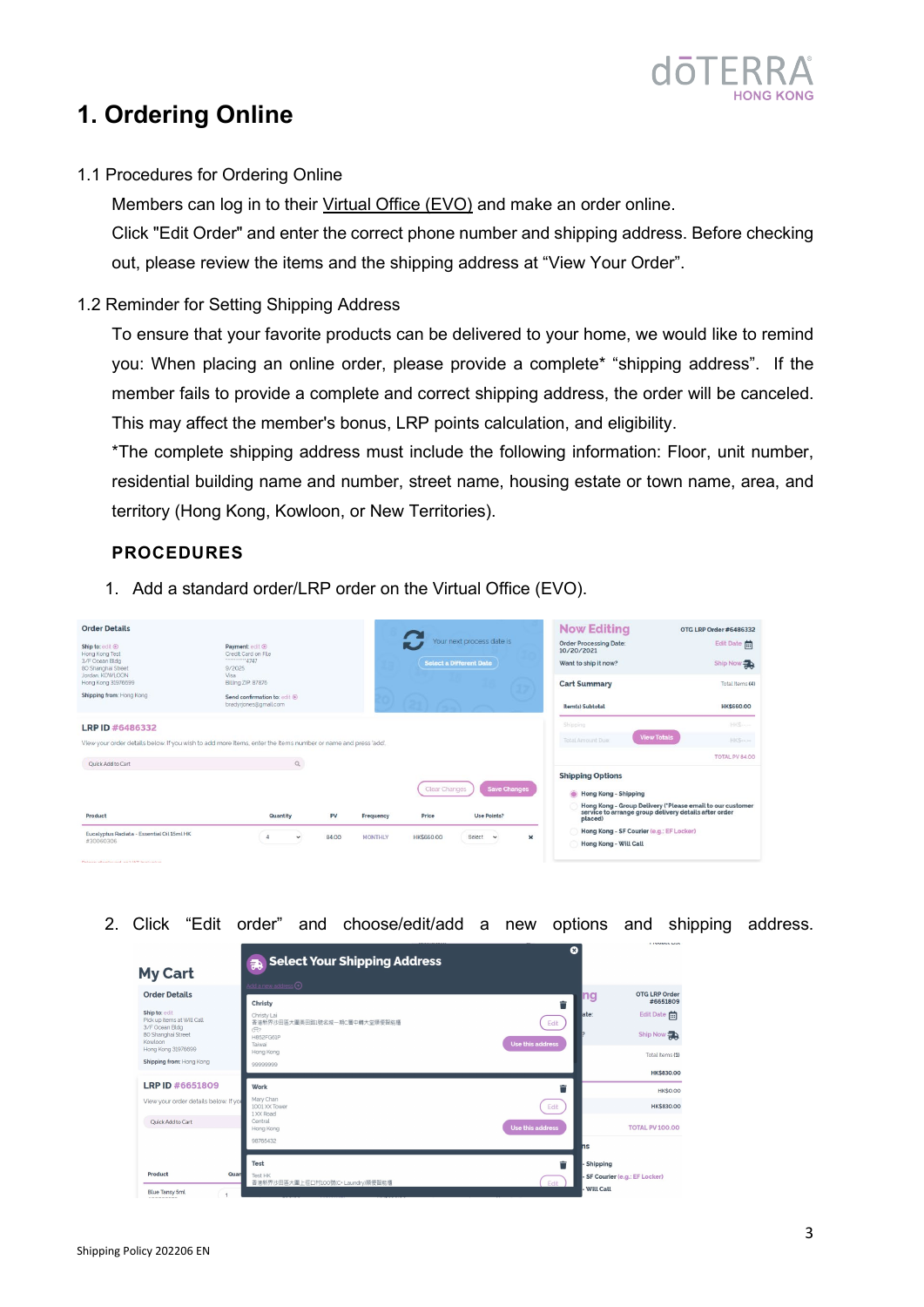

#### <span id="page-3-0"></span>1.3 Cut-off Time for Online Shipping Order

The cut-off time for online shipping orders is 3 p.m. from Monday to Friday. Orders submitted after 3 p.m. will be processed on the next working day.

<span id="page-3-1"></span>1.4 Changing and Cancelling Order

Before clicking "Confirm payment", please check the items in your order and the shipping method and update the LRP order settings before the specified transfer date.

Once the order is confirmed and submitted, if there is any changes/cancellation, the company will not refund the relevant shipping fee and has the right to charge an additional HK\$30 administrative fee.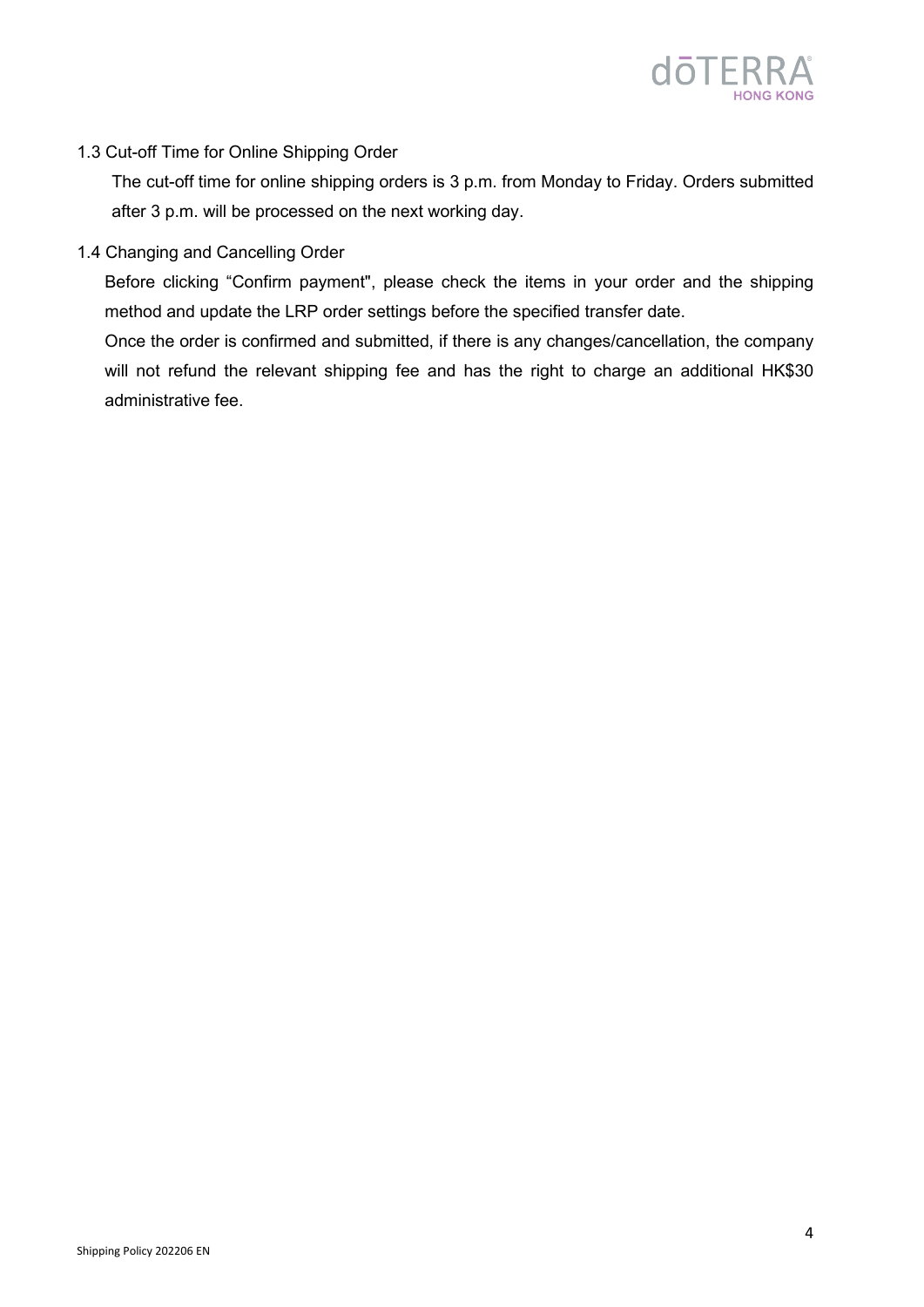

### <span id="page-4-0"></span>**2. Pick-Up & Shipping Arrangements**

#### <span id="page-4-1"></span>2.1 Pick-up at Will Call Centre

If the member chooses to pick up the order at the Will Call Centre, please pick up the order within 20 days after the order is completed. Overdue orders will be arranged to be delivered to the default shipping address. Shipping costs will be deducted from the credit card or AR balance. [Click here for details of the pick-up policy \(Article](https://media.doterra.com/hk-otg/en/brochures/policy-manual.pdf) 5, Item G on P.6)

#### <span id="page-4-3"></span><span id="page-4-2"></span>2.2 Shipping Service

#### 2.2.1 Shipping Time

All orders will only be delivered in Hong Kong/Macau. The cut-off time for online shipping is 3 p.m. from Monday to Friday. The shipping date will be the next working day. Orders submitted after 3 p.m. from Monday to Friday and Sunday and Saturday will be delivered on the second working day. All remote areas\* require about 3-5 working days for shipping. \*Remote areas: Tung Chung, Lantau Island, Ma Wan, Discovery Bay, Sha Tau Kok, outlying Islands (Lamma Island, Mui Wo, Ngong Ping, Peng Chau, Tai O), Macau The shipping time is Monday to Saturday (except Public Holidays), 9 a.m. to 6 p.m. Example 1: Order is placed before 3:00p.m.  $\rightarrow$  Next Day Delivery

|                         | <b>Mon</b> | <b>Tue</b>                               | <b>Wed</b>                   | <b>Thu</b>                      | Fri              | Sat                                                     | <b>Sun</b> |
|-------------------------|------------|------------------------------------------|------------------------------|---------------------------------|------------------|---------------------------------------------------------|------------|
| <b>Before</b><br>3:00pm |            |                                          | ≖                            |                                 | Δ<br>-           |                                                         |            |
| Delivery<br>Date        |            | <b>Mon</b><br>$\overline{\bullet}$<br>40 | <b>Tue</b><br>0 <sub>0</sub> | Wed <b>r</b><br>$\bullet$<br>-6 | Thu<br>$\bullet$ | Fri.<br>$\overline{\textbf{O}}$ $\overline{\textbf{O}}$ |            |

#### Example 2: Order is placed after 3:00p.m.  $\rightarrow$  Next 2 Day Delivery

|                  | <b>Mon</b> | <b>Tue</b> | <b>Wed</b>            | <b>Thu</b>      | Fri        | Sat               | <b>Sun</b> |
|------------------|------------|------------|-----------------------|-----------------|------------|-------------------|------------|
| After<br>3:00pm  | --         | .,         | ≖                     |                 | ≖          |                   |            |
| Delivery<br>Date |            | Fri.       | <b>Mon</b><br>$0 - 0$ | Tue <sub></sub> | <b>Wed</b> | Thu<br><b>TOL</b> |            |

#### Example 3: Order is placed on Saturday & Sunday  $\rightarrow$  Next 2<sup>nd</sup> Business Day

|                  | <b>Mon</b> | <b>Tue</b>               | <b>Wed</b> | <b>Thu</b> | Fri | Sat | <b>Sun</b> |
|------------------|------------|--------------------------|------------|------------|-----|-----|------------|
| Place order      |            |                          |            |            |     |     | 딬          |
| Delivery<br>Date |            | Sat<br><b>sun</b><br>Ξn. |            |            |     |     |            |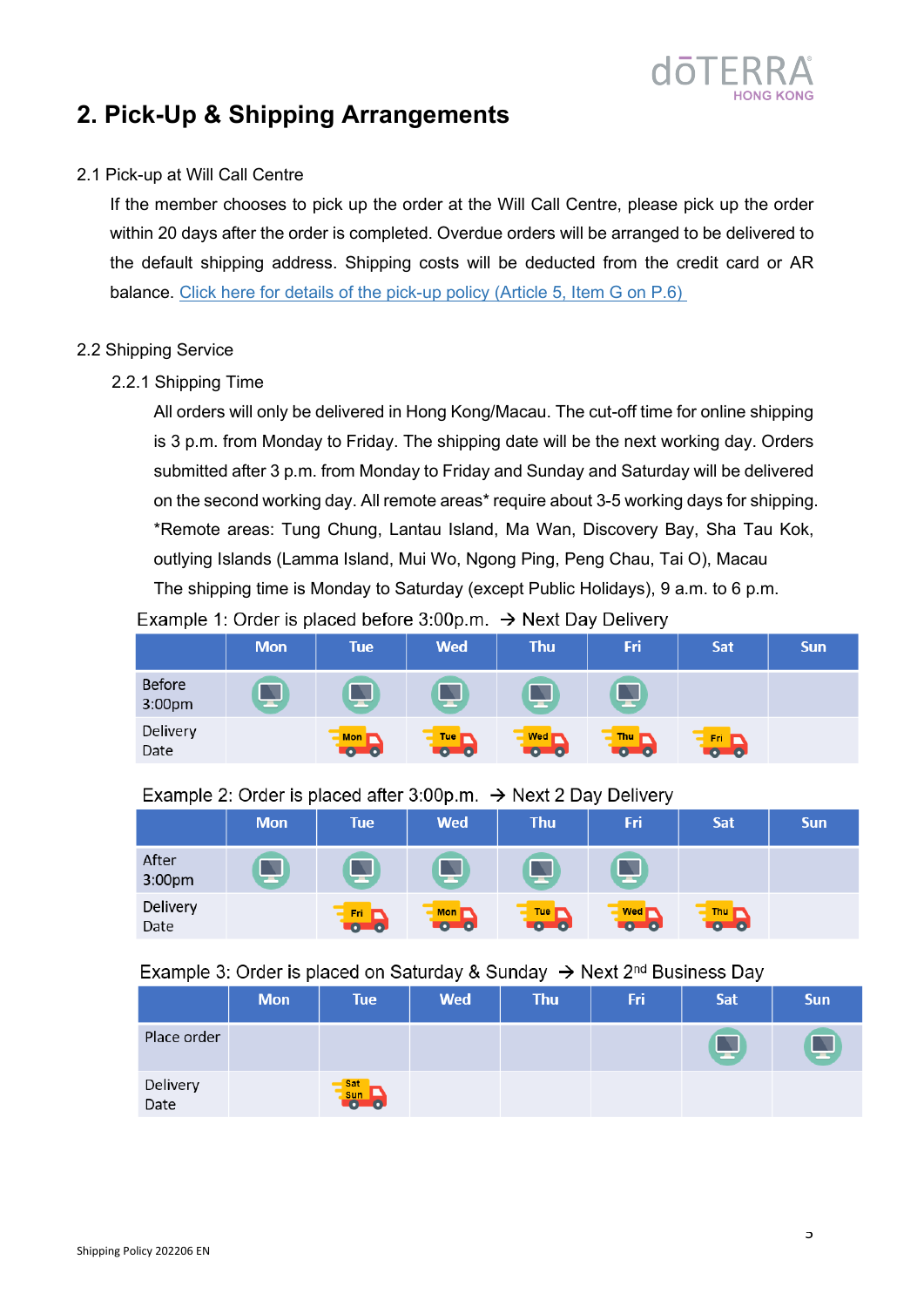To improve the efficiency of the shipping service, members not required to set the shipping date and time.

Shipping services will be suspended on Sundays, public holidays, or during black rainstorm warnings and typhoon signal No. 8 or above.

#### <span id="page-5-0"></span>2.2.2 Scope of Shipping

#### All orders are delivered only in Hong Kong/Macau.

If there are no elevators to the shipping location, the shipping staff will deliver to the 3rd floor at most. The logistics company has the final decision on the scope of shipping. If the shipping location is difficult to reach, the logistics company will contact the member to rearrange the shipping.

#### <span id="page-5-1"></span>2.2.3 Shipping Notice

All orders are subject to final confirmation based on the availability of the relevant goods. If the company fails to provide any of the ordered products, we will notify you by phone by email before shipping.

2.2.3.1 Ordinary Shipping

**Hong Kong Shipping:** The recipient provided will receive an SMS notification from the logistics company 1 day before the shipping and a phone call notification 30 minutes before the shipping takes place.

**Macau Shipping:** The recipient provided will be notified by phone call 1 day before the shipping and a phone call notification 30 minutes before the shipping takes place. Please note that:

- If you provide an overseas/home number, there will not be SMS notifications.
- The logistics company will still arrange the shipping even if they are unable to contact you.

#### <span id="page-5-2"></span>2.2.4 Unsuccessful Shipping

If the shipping is unsuccessful, the goods will be returned to the company. The customer service will contact the member to reschedule the shipping, and the customer may need to pay the required shipping fee again.

doTERRA Hong Kong is not responsible for any losses of bonus or LRP points due to unsuccessful shipping.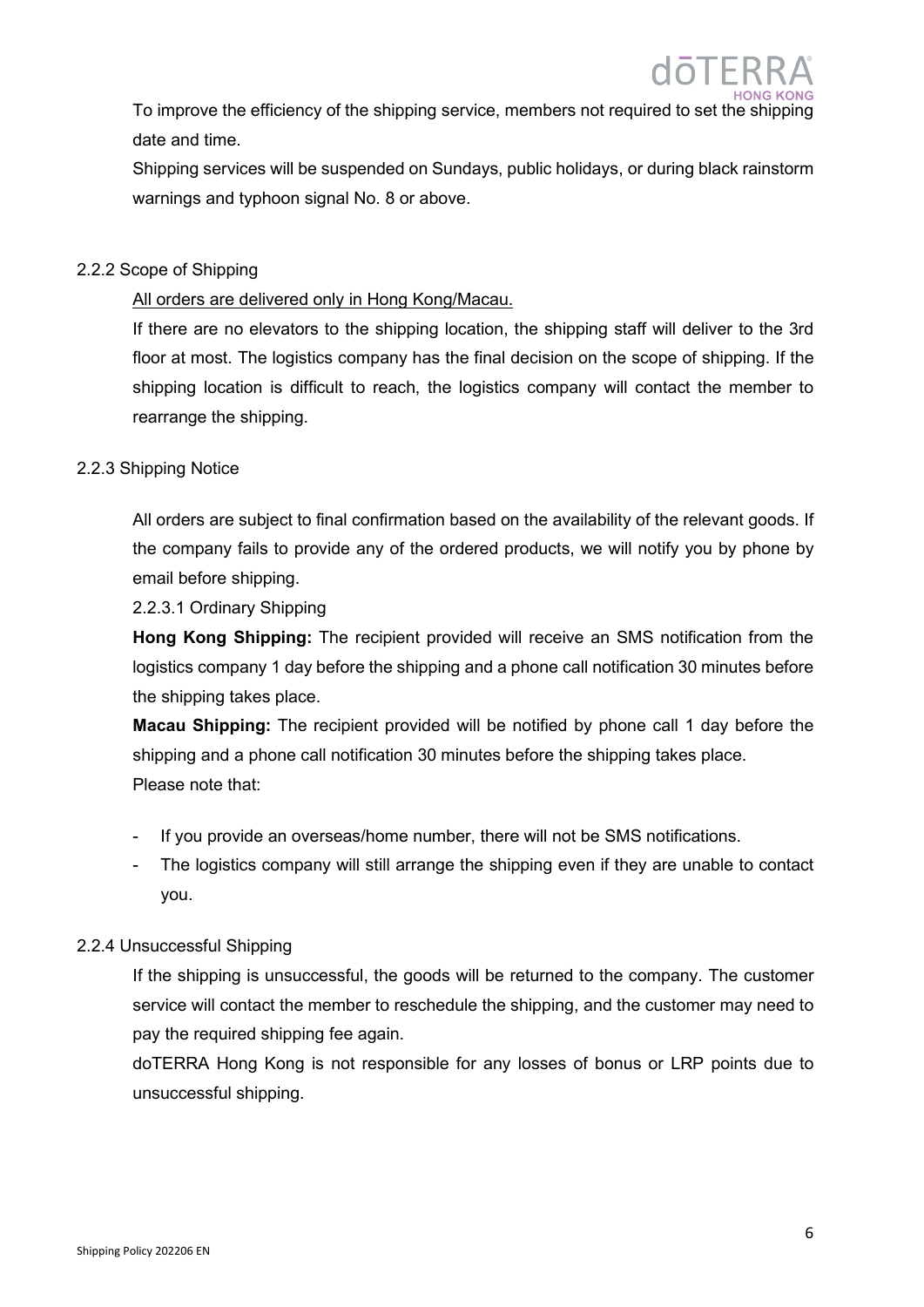

#### <span id="page-6-0"></span>2.2.5 Shipping Process



#### <span id="page-6-2"></span><span id="page-6-1"></span>2.3 Group Delivery Service

#### 2.3.1 Reminder for Choosing Group Delivery

- Group delivery allows members to combine orders and deliver them to the same address. Members must select "Group Delivery" before payment. After the order is completed, shipping options cannot be changed. Therefore, if additional manual arrangement service are involved, the company will charge a handling fee for each combined order. The member has to pay the related handling fee even if one of the group orders is eligible for free shipping (See section 3 for details).
- All deliveries must be delivered to a single address within 20 days after the completion of the first order. If no instructions are received for combined shipment within 20 days after the completion of the first order, the overdue order will be directly dispatched to the pre-order. Set the address. Shipping costs will be deducted from the credit card or bonus account in the account.

#### <span id="page-6-3"></span>2.3.2 Group Delivery/Receiving Goods

- Members please select "Group Delivery" when placing an order and enter the same address for each group order. After completing all orders, please email request to [hongkongservice@doterra.com](mailto:hongkongservice@doterra.com) to notify the customer service of the group delivery arrangements.
- The group delivery time will be sent out on the second working day after the customer service confirms the email. After the order is placed, the customer service will send the group delivery tracking number (INVXXXXXXXXX) via email for order tracking.
- All orders in the group delivery will be individually packed and sealed with "dōTERRA" adhesive tape, and then placed in the outer box for packaging and shipping. The outer packing box will be affixed with a shipping label for identification, and the following information will be displayed on the shipping label:
- 1. Name of Recipient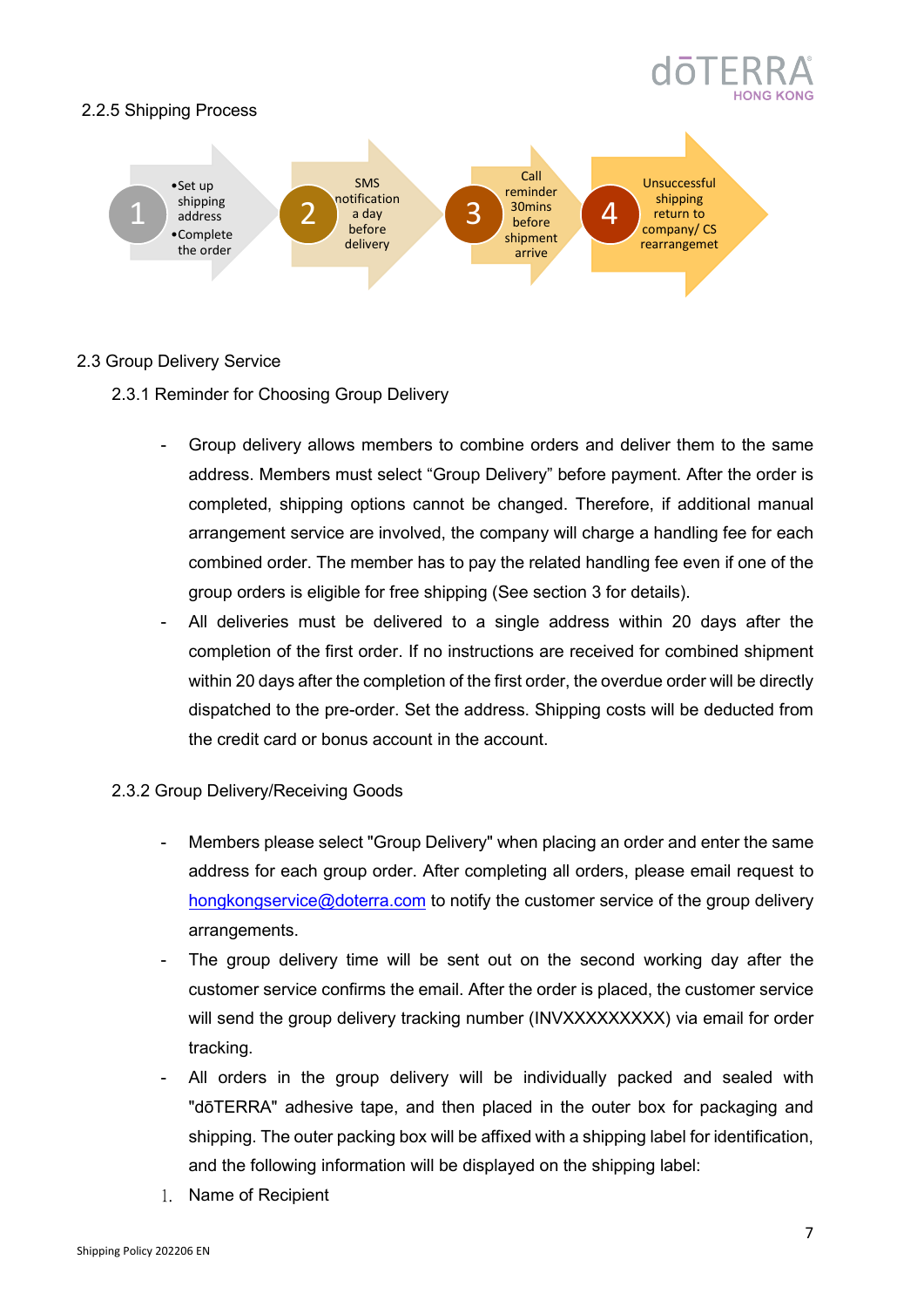

- 2. Shipping Warehouse Number (if any)
- 3. Shipping Address
- 4. Group delivery number (9-digit number starting with INV e.g., INVXXXXXXXXX)
- 5. Individual Order number (all 10-digit order numbers starting with DT for combined shipment e.g., DTXXXXXXXXXX

If you entrust a third party as the recipient, please pay attention to the following:

- 1. If the third-party recipient has a specific Recipient Number, please provide it in the recipient field.
- 2. Please use the correct order number (ie DTXXXXXXXXX) to collect the goods.
- 3. Before signing off your delivery, please confirm that the condition of the goods is intact (such as whether the outer box is compromised/leaking)
- 4. If the third party needs to open the goods after receiving the goods, please be sure to unpack the goods and count the quantity of the goods immediately after signing off for the delivery.
- <span id="page-7-0"></span>2.4 Enquiries on Shipping
	- *2.4.1 Online Tracking (Hong Kong Shipping) 2.4.1.1 Ordinary Shipping* Enter the ConnectedView (CV) portal of the SF supply chain website, and enter the order number (DTXXXXXXXXXX) <https://cview.sf-dsc.com/static/pass.html#/login?platform=CV>

*2.4.1.2 Group Delivery* 

Enter the ConnectedView (CV) portal of the SF supply chain website, and enter the combined order number (INVXXXXXXXXX).

<https://cview.sf-dsc.com/static/pass.html#/login?platform=CV>

#### *2.4.1.3 Shipping to Remote Areas/Outlying Islands*

Enter the ConnectedView (CV) portal of the SF supply chain website, enter the order number (DTXXXXXXXXXX) to obtain the SF waybill tracking number, and enter this waybill number into the SF Express tracking page

[https://htm.sf-express.com/hk/tc/dynamic\\_function/waybill/](https://htm.sf-express.com/hk/tc/dynamic_function/waybill/)

#### *2.4.1.4 SF Locker*

Enter the ConnectedView (CV) portal of the SF supply chain website, enter the order number (DTXXXXXXXXXX) to obtain the SF waybill tracking number, and enter this waybill number into the SF Express tracking page.

[https://htm.sf-express.com/hk/tc/dynamic\\_function/waybill/](https://htm.sf-express.com/hk/tc/dynamic_function/waybill/)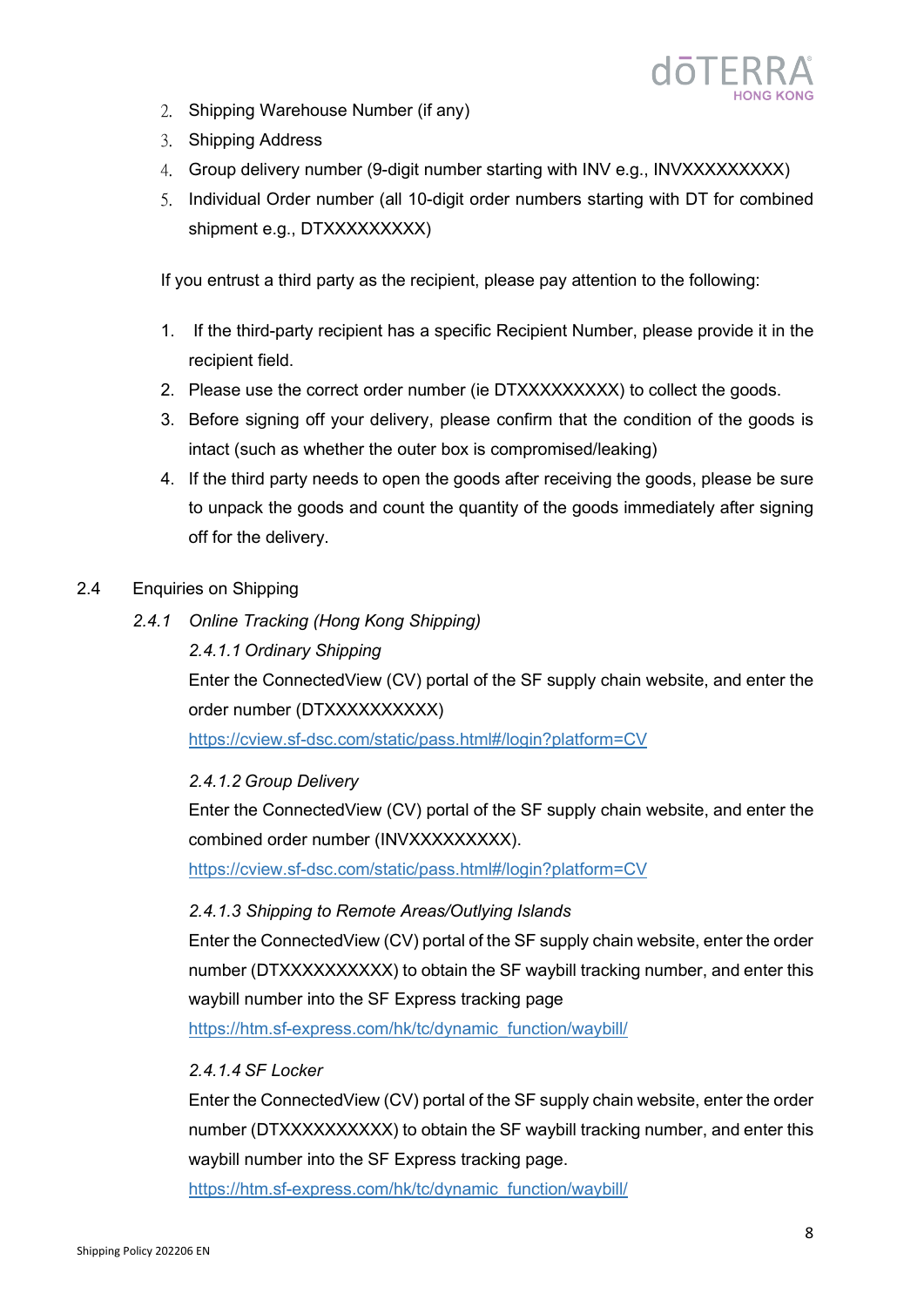

#### <span id="page-8-0"></span>2.4.2 Hotline Enquiries

*2.4.2.1 SF Supply Chain (Hong Kong Shipping)* Telephone: +852 3507 5242 Service Hours: Monday to Friday 0900-1800 (Except Public Holidays) Saturday0900-1300; Closed on Sundays and public holidays Preparation: order number/group delivery number

*2.4.2.2 doTERRA Customer Service (Hong Kong & Macau Shipping)* Telephone: +852 3197 6699 WeChat/ WhatsApp: +852 6628 6806 Email: [hongkongservice@doterra.com](mailto:hongkongservice@doterra.com)

#### <span id="page-8-1"></span>**2.5** Working Guidelines Under Pandemic

To prevent the spread of the virus, if the address on the shipping order or the building has a confirmed case, the shipping team can only sign for the goods in person with the recipient at the lobby of the building for the time being, or place the goods at the lobby registration office according to your request and approval. The company will take the list of buildings with confirmed coronavirus cases announced by the Department of Health for reference. The building will remain on the list for 14 days from the date of the last visit of the case.

Meanwhile, to ensure the safety and health of employees and customers, transportation suppliers have also formulated the following prevention and control measures by the guidelines of the Centre for Health Protection:

- The courier must take his/her temperature before going to work
- The courier must wear a mask at work and clean your hands frequently, especially after touching your eyes, mouth, and nose, after going to the toilet and before eating, rub your hands with clean water and liquid soap for 20 seconds, or use 70-80% alcohol hand rub to clean hands when there is no obvious dirt on your hands.
- After handling the goods with your hands, do not touch your eyes, mouth, and nose; if necessary, clean your hands before touching;
- When transporting goods, you can open the windows of the car to maintain ventilation;
- When signing the receipt of the shipment, please maintain a 1.5m social distance with the customer.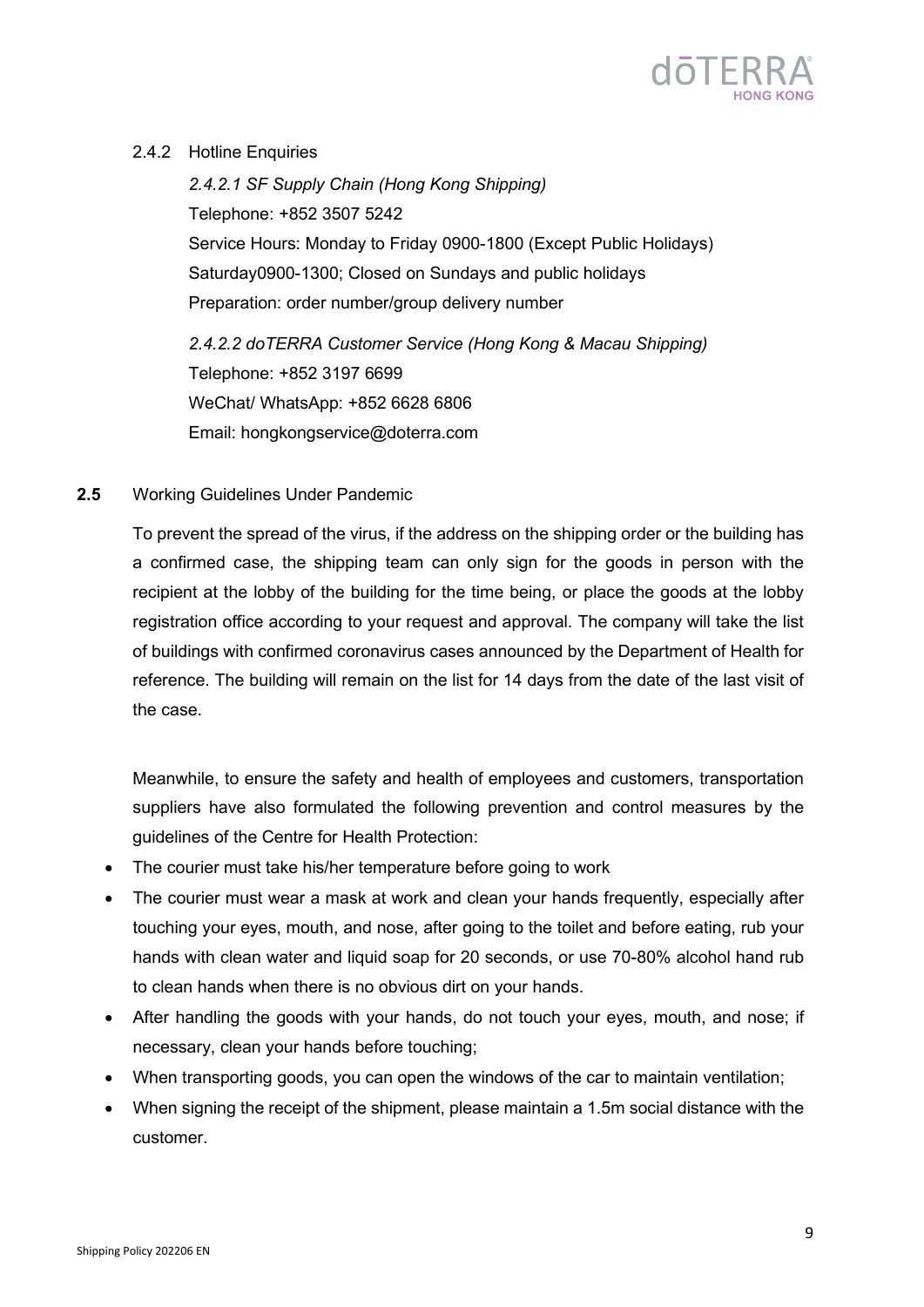- If the shipping address is in the list of the residence of the confirmed cases or people under quarantine at home, the courier will deliver the goods to the lobby of the building to maintain zero contact;
- In response to the government's announcement of further strengthening of pandemic prevention and anti-pandemic measures, the company temporarily does not accept persons undergoing compulsory quarantine.
- Dilute household bleach at 1:99 at least twice a day to clean and disinfect frequently touched surfaces such as cars, seats, door handles, seat belts, and locks;
- If you develop symptoms of respiratory infection or fever, you should not go to work and seek medical advice as soon as possible.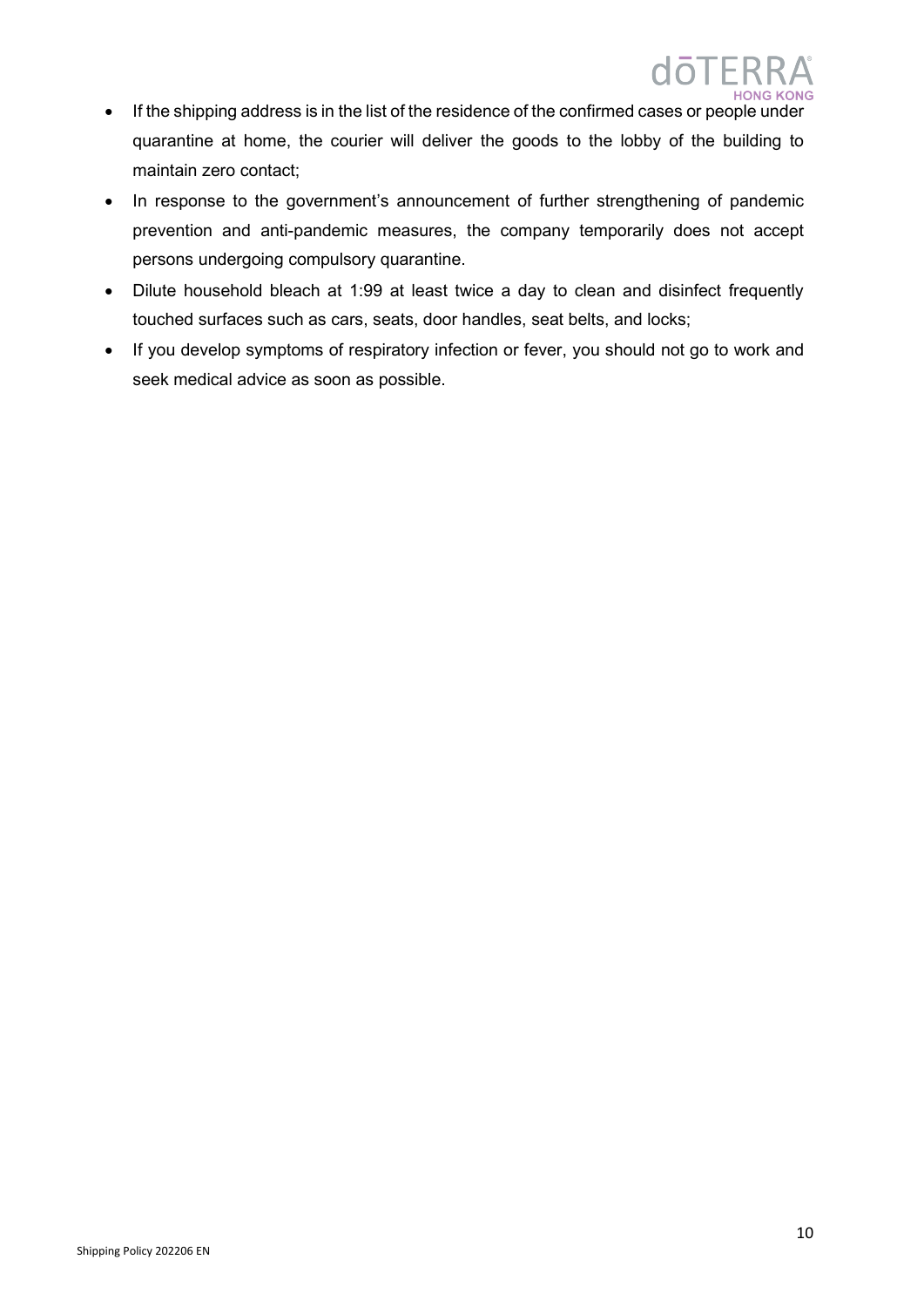

### <span id="page-10-0"></span>**3. Shipping Fee**

| <b>Single Order Amount</b> | <b>Delivered to Hong Kong</b><br><b>Delivered to Macau</b> |                 |  |  |
|----------------------------|------------------------------------------------------------|-----------------|--|--|
| $HK$0 - 1,999$             | <b>HK\$ 30</b>                                             | <b>HK\$ 120</b> |  |  |
| HK\$2,000 or above         | Waived                                                     |                 |  |  |
| <b>Group Delivery</b>      | HK\$ 10/ single order<br>(starting from November)          | Waived          |  |  |

### <span id="page-10-1"></span>**4. Return Policy**

According to Article 6 of the Policy Manual. Product Return Policy

- A. Returning goods within 30 days
	- 1. For Wellness Advocates or customers that return currently available products within 30 days of purchase from the company, doTERRA will refund one hundred percent (100%) of the purchase price (plus applicable taxes, if prepaid) minus transportation fees and paid bonuses.
	- 2. dōTERRA will provide product points based on 100% of its purchase price (plus applicable taxes, if prepaid), or refund 90% of its purchase price (plus applicable taxes, if prepaid), minus transportation fees and paid bonuses.
- B. Return the product within 31 days to 90 days after purchase. From 31 days to 90 days from the date of purchase, for Wellness Advocates or customers to return current saleable products. dōTERRA will provide products points at 100% of its purchase price (plus applicable taxes, if prepaid) Points may be refunded to 90% of the purchase price, minus transportation fees and paid bonuses.
- C. Return the product within 91 days to one year after purchase. From 91 days to 12 months from the date of purchase, dōTERRA will charge ninety percent (90%) of the purchase price (plus applicable taxes, If prepaid) provide product points or refund ninety percent (90%) of the purchase price, minus transportation fees and paid bonuses (excluding products with limited supply period and expired products).
- D. Currently available for sale. Products and sales tools should be considered as currently available for sale if all of the following factors are met: 1) They are unopened and unused; 2) Packaging and labels have not been modified or damaged; 3) The product and packaging are at the status that makes it commercially reasonable in the industry to sell the product at full price; 4) the product has not yet expired, and 5) the product contains the current dōTERRA label. If the company discloses before the purchase that the product is a seasonal, discontinued, limited-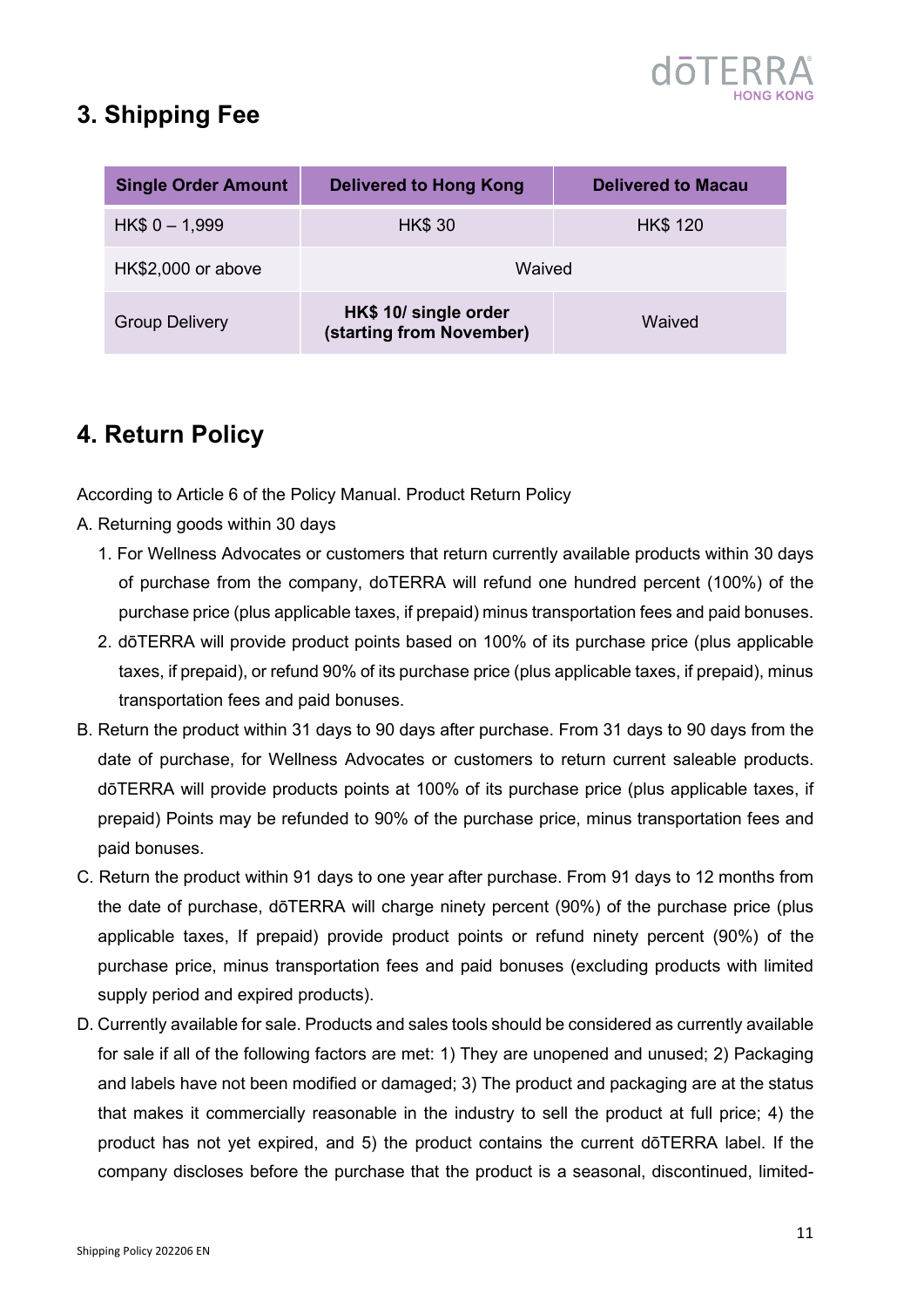time supply, or special promotional product that is not restricted by the refund policy, the product should not be considered as currently available for sale.

- E. Return of damaged or wrongly shipped products. If the product to be returned was in a damaged state or was a wrongly issued product when it was received by the buyer, dōTERRA will replace the product. Such products must be returned within fifteen (15) days after receipt. Whenever possible, the returned product should be replaced with an undamaged product. However, if the replacement of the product is not feasible, the company reserves the right to provide points for the amount of the replacement product.
- F. Obligation to keep the sales order number. For the company to correctly recover the bonuses apply to the returned product, the original sales order number on the invoice must be retained. The number must be provided to the company upon request when refunding.
- G. Return of Product Set. Products purchased as part of a set or a complete set of products must be returned as a complete set of products.
- H. Refund Methods. The company can determine the acceptable refund solution, including but not limited to the following methods: doTERRA HK credit, Product points, or credit card refunds.
- I. Return Procedures:

 To obtain a refund for returned products or sales tools, Wellness Advocates must follow the following procedures:

- 1. You must obtain return approval before returning the goods to the company. Such approval must be obtained by telephone or in writing, and the actual returned goods must be marked with the Wellness Advocate number.
- 2. The company will provide Wellness Advocates with the correct procedures and locations for returning products or sales tools. All return shipping costs must be paid by the Wellness Advocate.
- 3. Products or sales tools returned to the company without prior authorization will not be eligible for product points or refunds, and will be returned to the Wellness Advocate at the expense of the Wellness Advocate.
- 4. The purchase repurchase requirements are different in different jurisdictions, so this return/refund process is subject to a different jurisdiction.
- 5. The Company may charge a HK\$100 fee for local shipments and HK\$300 fee for Macau shipments that are refused at the point of delivery and returned to the Company.
- J. The company has the right to withdraw unearned bonuses. Bonuses are paid to Wellness Advocates based on the purchase of company products by retail customers or members of the downline organization of Wellness Advocates. If the product is returned, the company has the right to withdraw the bonus that has been paid based on the purchase of the returned product. The company can recover such bonuses by requiring Wellness Advocates to pay directly to the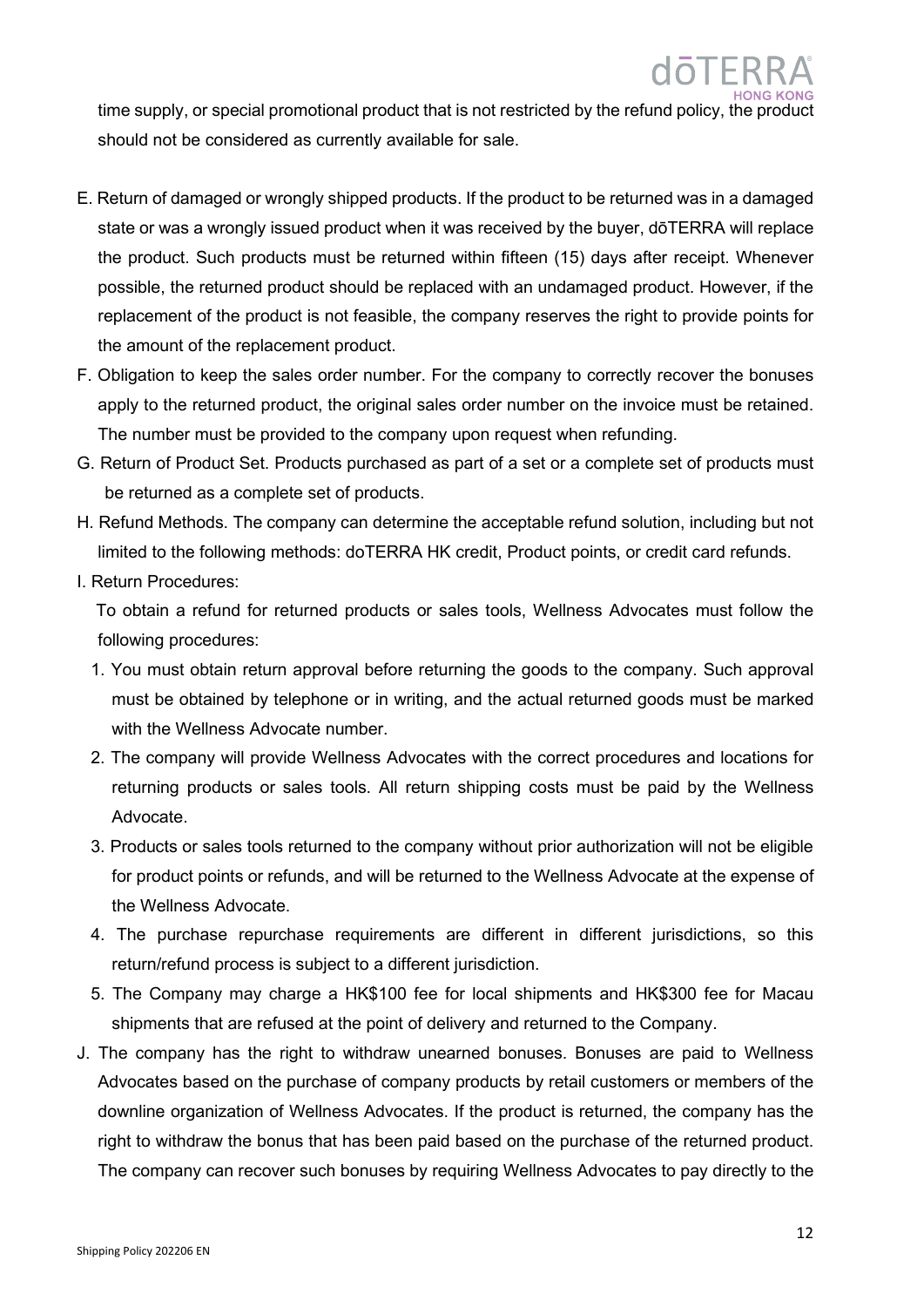company, or the company can deduct the aforementioned bonus amount from future bonus payments.

- K. Return of personalized sales tools. Personalized sales tools are not refundable or refundable, except for personalized sales tools with typographical errors. These sales tools must be returned within 30 days under the product return policy.
- L. Credit card chargeback. Wellness Advocates need to return products under the company's product replacement and return policy, rather than making credit card refunds.

### <span id="page-12-0"></span>**5. Reminders on Receiving the Goods**

- <span id="page-12-1"></span>5.1 Reminders when Delivery arrives
	- 1. Please check whether the order number on the packing list and the shipping order label are the same (the 10-digit number starting with DT).
	- 2. Please check whether the number of boxes received is the same as the number of boxes printed on the upper right corner of the shipping order label
	- 3. Please check whether the number in the lower right corner of the shipping order label is the same as the total product category received.
	- 4. To protect the rights of members and the company, all shipping orders will be sealed with "dōTERRA" adhesive tape. Members are responsible for checking whether the goods have been disassembled by a third party immediately upon receipt and signing and carefully check and count all products.
	- 5. If the outer box is found to be leaking or dented when receiving the goods, you have the right to reject it, and the customer service will contact and arrange for another shipping.
	- 6. dōTERRA is not responsible for any loss/damage caused by a third party not entrusted by the company after the goods are opened during the shipping, as well as product damage or loss caused by circumstances beyond its control. This exemption clause applies to including but not limited to the acts or omissions of the recipient of the building management office when receiving the goods on their behalf.
- <span id="page-12-2"></span>5.2 Lost or damaged Products

If you find that your goods are incorrect/damaged after receiving the order, please email us within 48 hours after receiving the order, and prepare the following information\*:

- <span id="page-12-3"></span>5.2.1 Incorrect Goods
	- a) Member ID
	- b) Order Number (See details at 5.1)
	- c) Mistaken Product Name and Quantity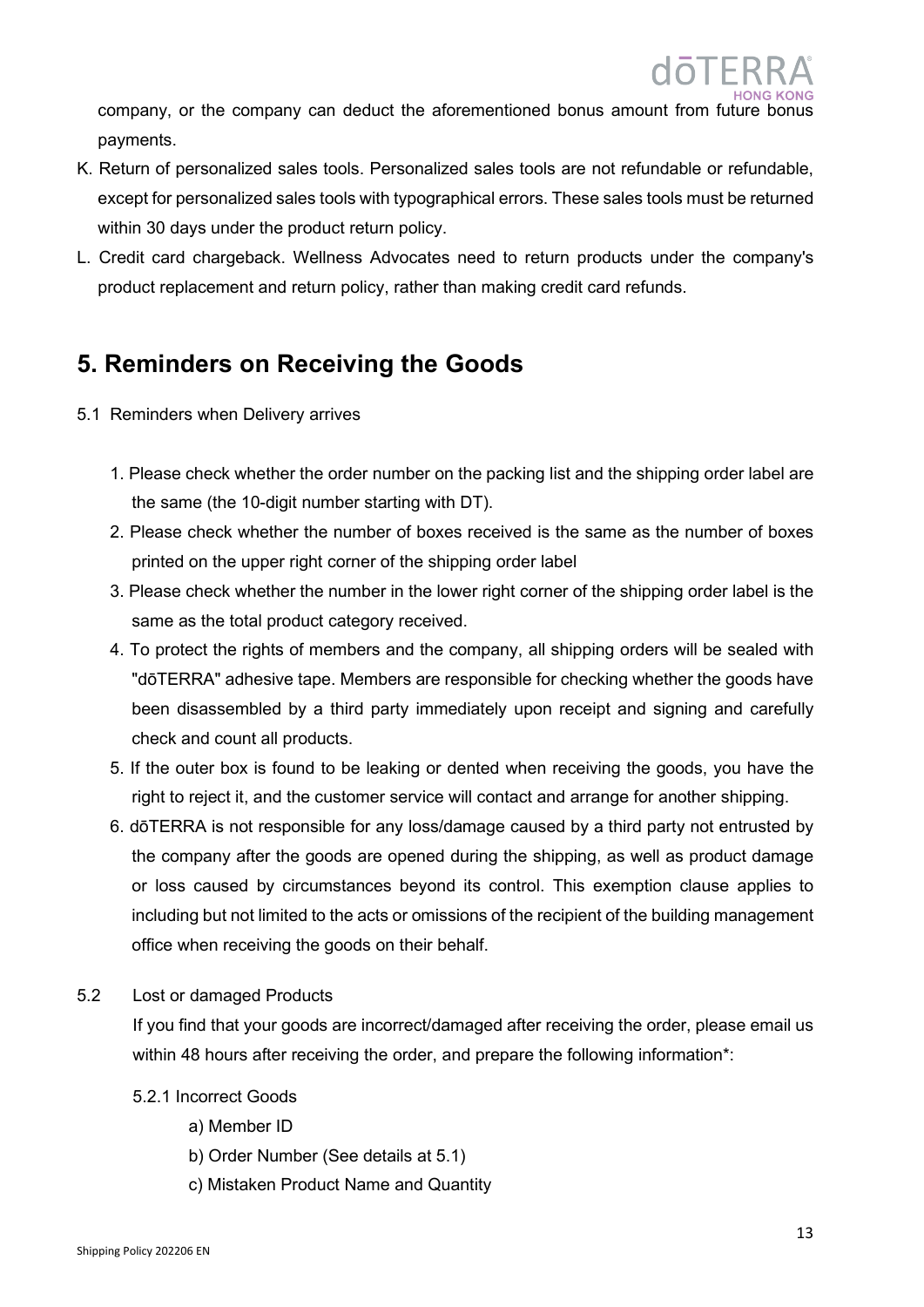d) Two photos-shipping order label and shipping box (including photos of received goods)

e) Photo Requirements



1) Shipping order label - Please clearly capture the information on the shipping order label. You can take the photos below as a reference.



2) Shipping box (including photos of the received products) - Please take a photo together with all the products you have received and the shipping box. You can take the photos below as a reference.

- <span id="page-13-0"></span>5.2.2 Damaged Goods
	- a) Member ID
	- b) Order Number (Please refer to 5.1)
	- c) Damaged product name and quantity
	- d) Two photos-shipping order label and damaged product status
	- e) Damaged product status Please clearly capture the damaged product. You can provide more than one photo if necessary.

If the provided information (including photos) fails to follow the instructions, in the absence of complete information (including photos), our processing procedures will take more time, so please submit the information under the above requirements so that we can provide you with a solution as soon as possible.

• How to identify the order number

Method 1: You can find your order number in the lower-left corner of the shipping order label.

Method 2: Members can check the shipping order number in the SMS or email sent by the logistics company.

• Under normal circumstances, we will contact members within 7 working days and provide solutions.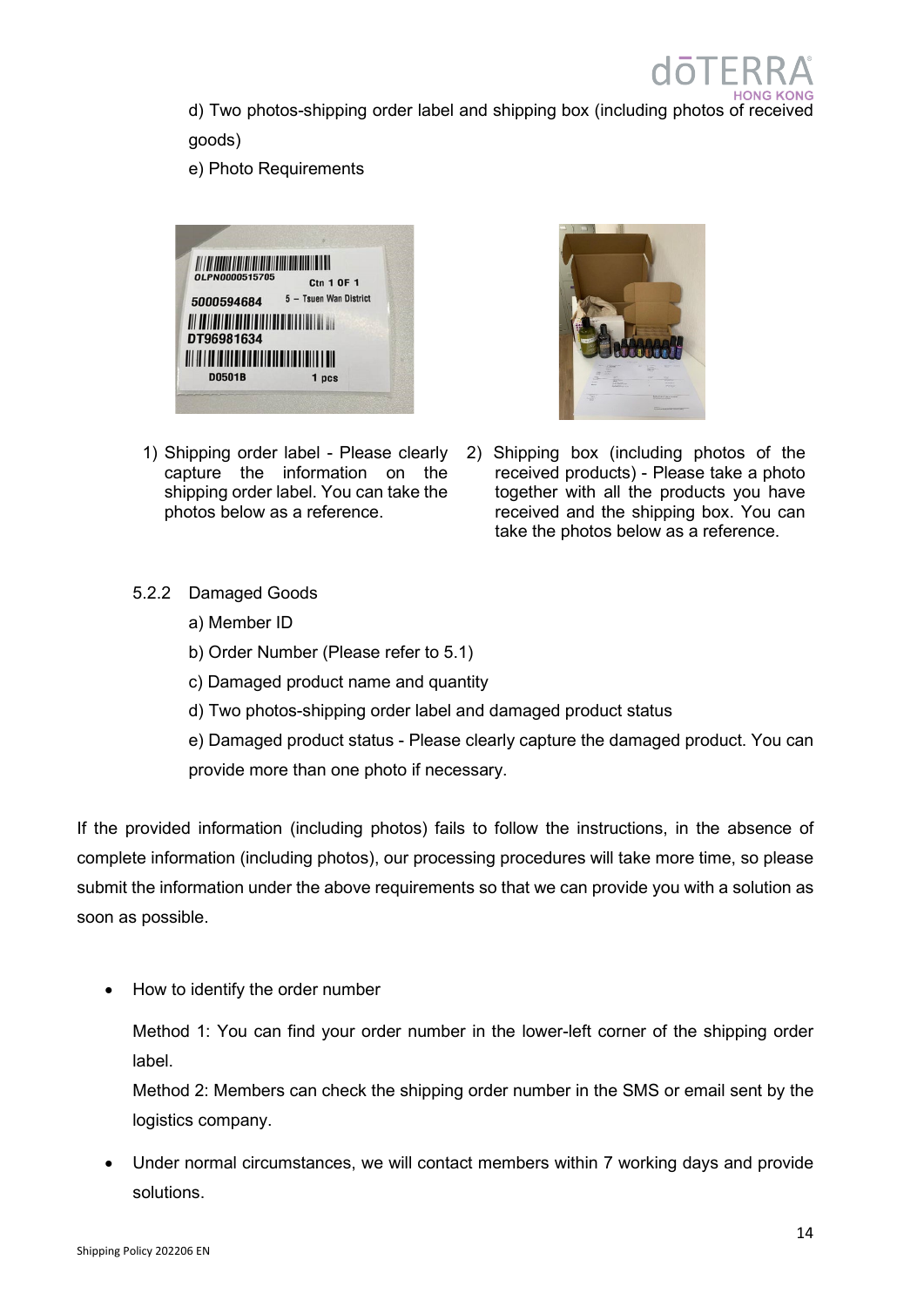

### <span id="page-14-0"></span>**6. Frequently Asked Questions**

#### <span id="page-14-1"></span>**Questions about Shipping**

<span id="page-14-2"></span>

| Q) How is the OTG local shipping fee charged? |                                                                                      |
|-----------------------------------------------|--------------------------------------------------------------------------------------|
| <b>Order Amount</b>                           | Shipping fee (Exclusive to Hong Kong and Macau)                                      |
| HK\$0-1,999                                   | HK\$30 (Hong Kong); HK\$120 (Macau)                                                  |
| HK\$2,000 or above                            | FREE of charge                                                                       |
|                                               | Please refer to: https://media.doterra.com/hk-otg/zh/flyers/shipping-information.pdf |

<span id="page-14-3"></span>Q) Is there a free shipping arrangement for points redemption products? For all points redemption orders that require shipping, the cost is the same as the local shipping fee. The cost per order is HK\$30 (Hong Kong) / HK\$120 (Macau).

<span id="page-14-4"></span>Q) Do I have to provide a Hong Kong/Macau shipping address when placing an order? Yes. When placing an order, the member must provide a shipping address. If it is not provided, the registered address of the Hong Kong member will be automatically set as the shipping address.

Q) How can I view or set my default address?

After logging in to the online platform, click "Office Settings", and then click "My Information" to view and edit the "Default Address". We are shipping the goods to this address, so please make sure that the address is complete and correct. Once the order is processed, the address will not be modified. If you need to change, please email the customer service hongkongservice@doterra.com.

<span id="page-14-5"></span>Q) The order is completed, but I forgot to choose to combine order, can I change it to merge shipping?

Once the order is paid successfully, it cannot be changed and can only be delivered as a single order. Please note that when placing an order, it is recommended that you confirm the shipping options every time you place an order to avoid errors and omissions.

<span id="page-14-6"></span>Q) Can I combine multiple orders and send them to the same address for collection?

Yes. Please select "Combined Shipping" when placing an order, and then notify the customer service via email after completing the ordering process. We will flexibly handle the orders sent out by the merger. Therefore, when additional manpower is involved, the company will charge a handling fee for each combined order. Even if one of the combined orders is eligible for free shipping, members still have to pay the related handling fee.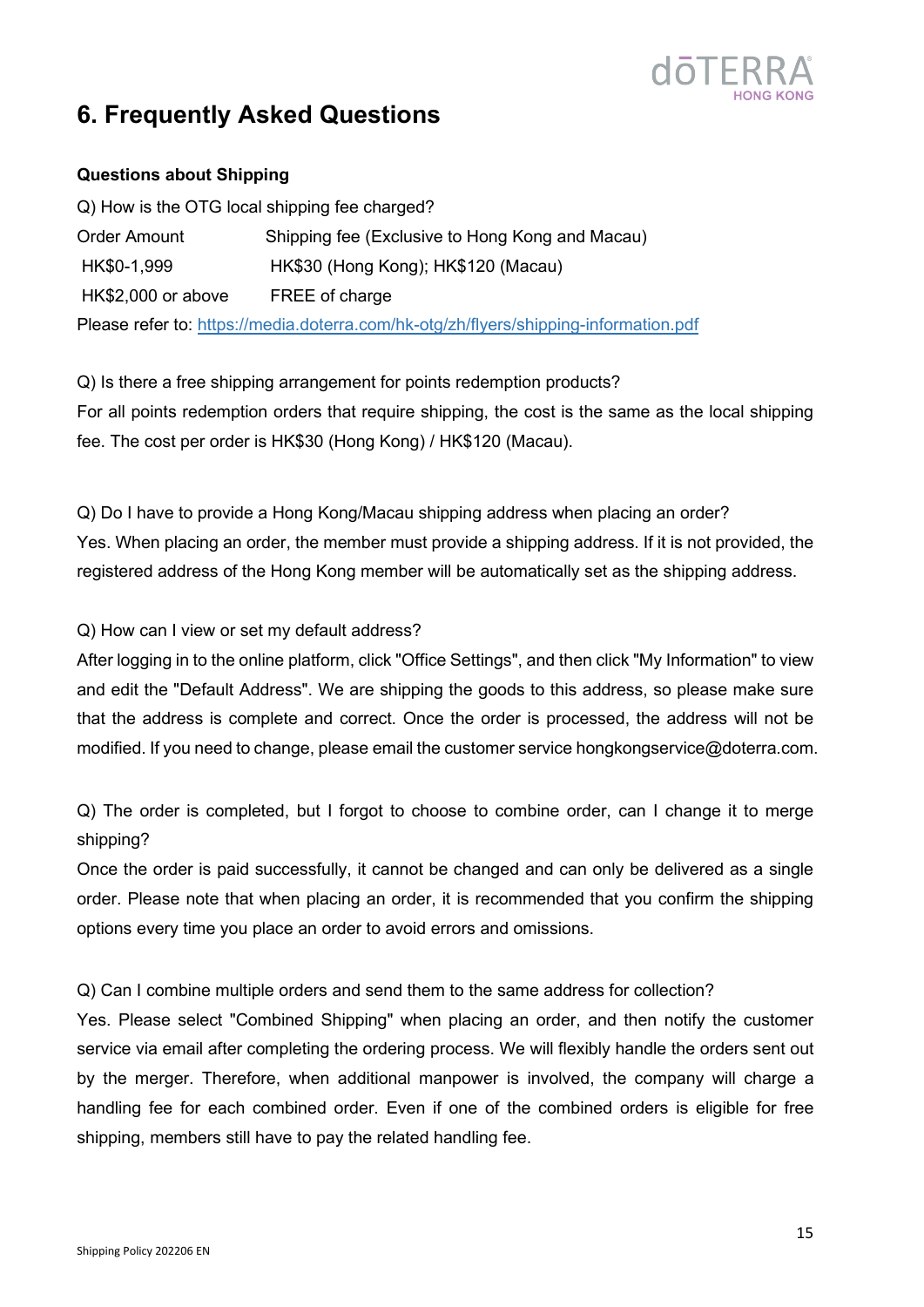

The email template is as follows: Subject: Contact Person + delivery date HK order group delivery (Example: Chan Tai Man 11/20/2020 HK order group delivery Contact person's name: Contact number: (Wechat / Whatsapp) Please send the following order to the following address: Membership ID: xxxx (date of birth/last 4 digits of ID card) Order number: xxxxxxxx Membership ID: xxxx (date of birth/last 4 digits of ID card) Order number: xxxxxxxx Membership ID: xxxx (date of birth/last 4 digits of ID card) Order number: xxxxxxxx A total of xx orders To: Peter Chan Recipient Address: (\*\*\*Please provide English address\*\*\*) Recipient's phone number: XXXX XXXX (please try to provide a phone number where you can receive SMS) *\*For any inquiries, please contact customer service Whatsapp / WeChat +852 66286806\**

#### <span id="page-15-0"></span>**Questions about Pick-Up**

#### <span id="page-15-1"></span>Q) What is the 20-Day Pick-Up Policy?

According to Article 5, Item G of the Policy Manual, if the self-pickup order cannot be picked up within 20 days after the order has been placed, the company can choose to send the order to the Wellness Advocate or the customer's default address. The company will treat these orders as originally ordered for shipping and evaluate the cost of such transportation to Wellness Advocates or customers. The withdrawal period depends on the local market. Please consult with the local customer service who ordered the product. [Click here for details of the pick-up](https://media.doterra.com/hk-otg/en/brochures/policy-manual.pdf) policy (Article 5 G [on page 6\)](https://media.doterra.com/hk-otg/en/brochures/policy-manual.pdf)

<span id="page-15-2"></span>Q) If I choose to pick up my order, what is the latest time that I should pick it up?

Self-pickup orders must be picked up within 20 days after the order is successfully placed. Otherwise, the company has the right to ship the product to the default shipping address or the member's registered address, and the member who placed the order must pay the shipping fee according to the general OTG local shipping charges.

#### <span id="page-15-3"></span>Q) Can I authorize someone to pick up the goods on my behalf?

Yes. The shipping person needs to provide the membership number of the person who placed the order and the last 4 digits of the ID card or the date of birth to verify the identity. And provide the name and contact number of the addressee on the receipt.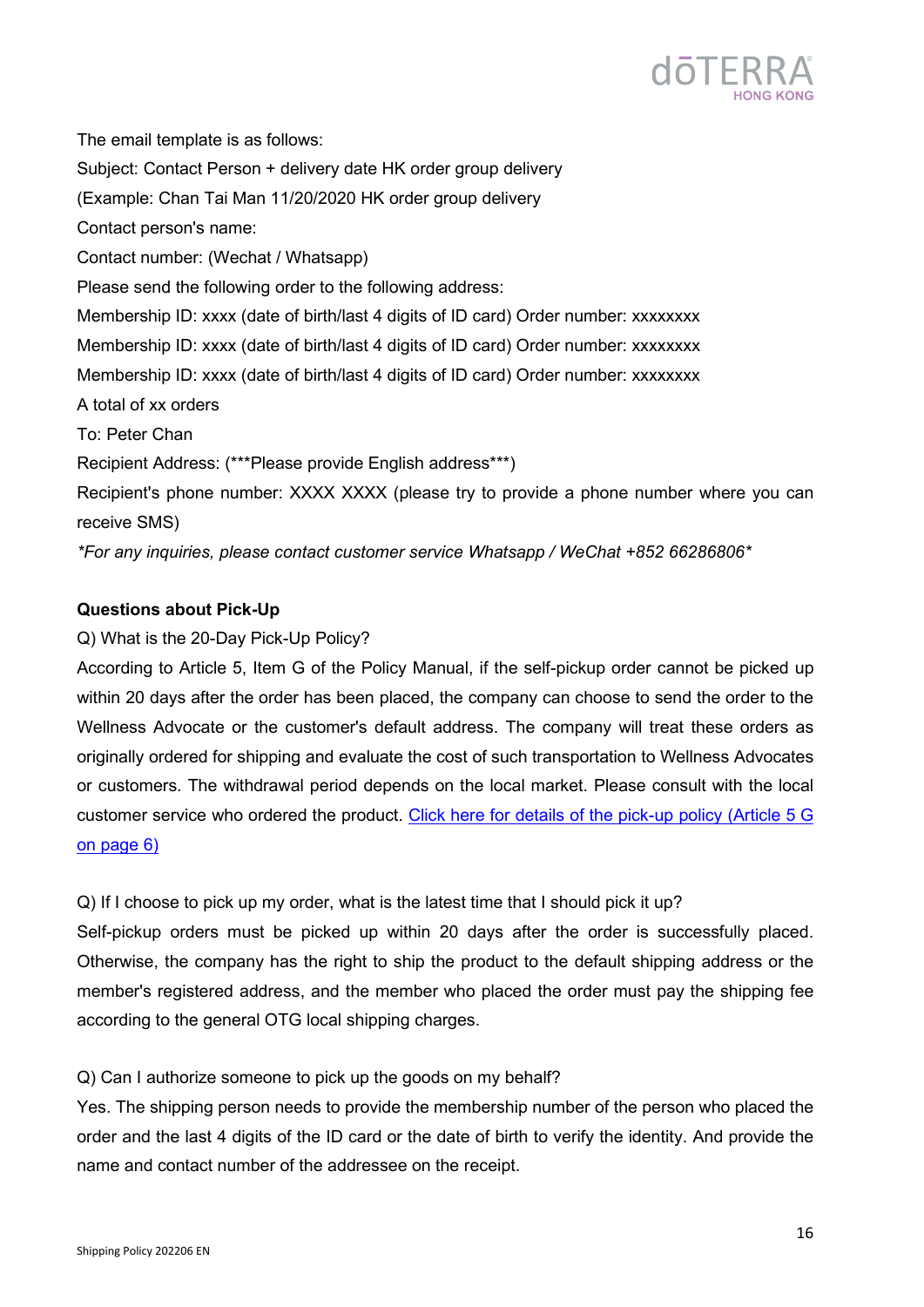

<span id="page-16-0"></span>Q) Can I authorize the logistics company to pick up the goods on my behalf?

Yes. The representative of the logistics company needs to provide the membership number of the person who placed the order and the last 4 digits of the ID card or the date of birth to verify the identity. Please provide the seal of the logistics company and the contact phone number of the shipping person on the receipt.

<span id="page-16-1"></span>Q) I have several orders that need to be picked up together. Can I make an appointment for pickup? How to make an appointment for pickup?

If there are more than 5 orders, please use the appointment picking list to provide relevant information three working days before the estimated pick-up date and send an email to [hongkongservice@doterra.com.](mailto:hongkongservice@doterra.com) We will reply to the email and provide a pick-up number after it is ready so that you can pick up the goods on the designated day.

#### <span id="page-16-2"></span>**Questions about Order Receiving**

<span id="page-16-3"></span>Q) If the goods are flawed, what should I do?

We will do our best to ensure the quality of the goods. If you find errors or damages in the products after receiving the order, please notify us within 48 hours after receiving the goods. For details, please refer to section 5 for related information\*.

<span id="page-16-4"></span>Q) How to find my shipping order number?

Method 1: You can view the 10-digit shipping order number starting from "DT" on the left side of the shipping order label.

Method 2: The member who places the order can check the shipping order number in the SMS or email sent by the logistics company.

Q) When will I get a reply from you?

Under normal circumstances, we will contact members within seven working days and provide solutions.

#### <span id="page-16-5"></span>Q) How should the goods be stored?

Please avoid sunlight, high temperature, and a humid environment when storing essential oil products. It is recommended to store them in a wooden box.